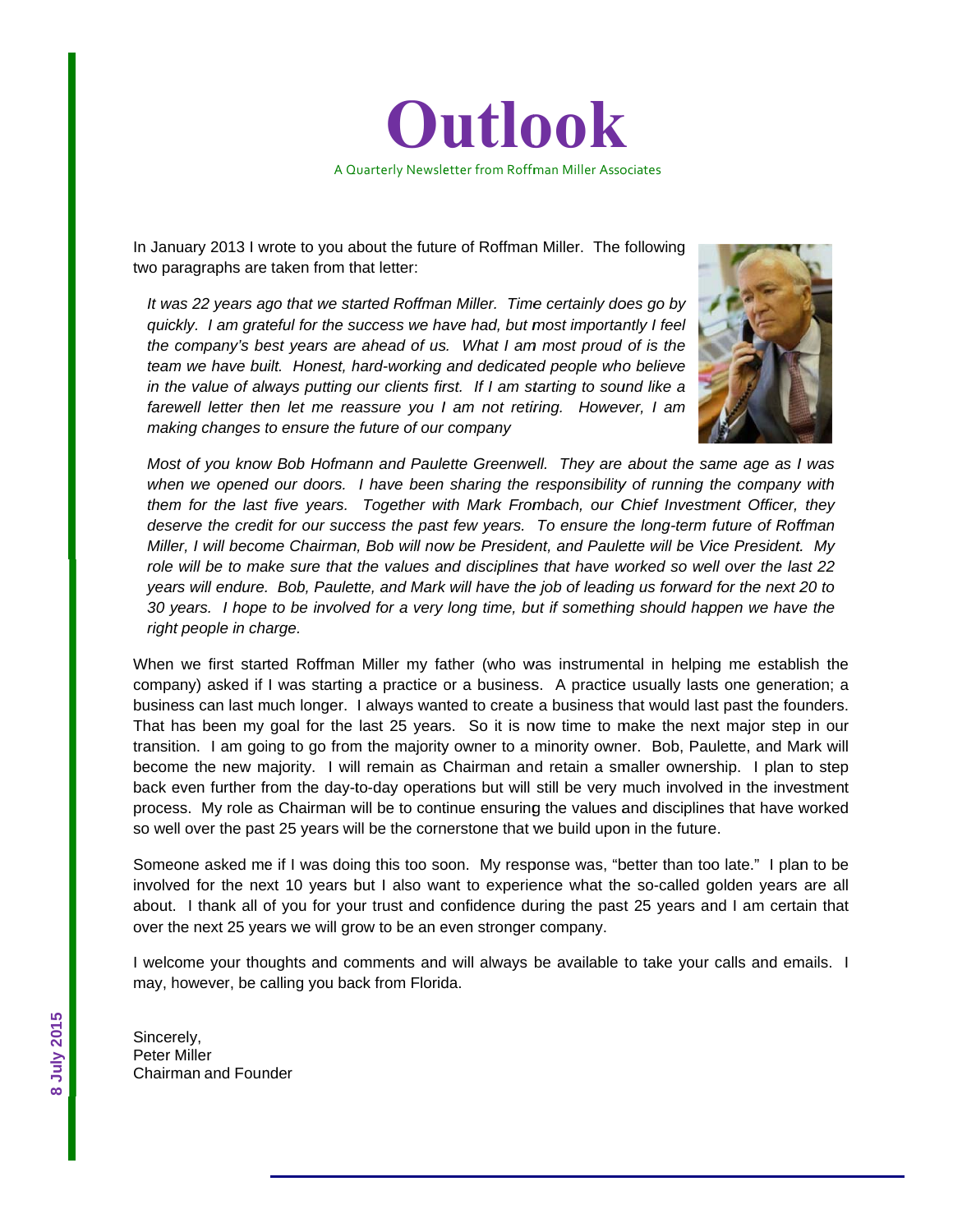#### **Fixed Income Corner**

For an asset class that is supposed to be simpler, less risky and more dependable than most, nothing seems to be more confusing than bond returns. Bonds are a very important asset class and can make up a significant portion of an investment portfolio, so some understanding of what and why you own the bonds that you do and what they are offering you both at the time of purchase and throughout the holding period is important. Unfortunately, some statements and online resources don't even give investors an adequate description of the bond basics such as coupon, maturity, or whether or not a bond is callable (which is often the primary component of the bond in question and the value that it is offering, particularly for premium priced bonds). A good example might be a bond that has a 7% coupon that matures in 10 years (2025) but has a call date next year in 2016. Often I hear from clients spooked from the most recent "you're going to get killed in bonds" media piece and have to remind them that first, it is 2015 and 2025 is in fact only 10 years away. Second, I will point out that the issuer's call option next year along with a well above market coupon of 7% gives a very high probability that the 10 year bond that has them spooked so much is in reality a 1 year bond that should really have them wishing for the same higher rates they started off being concerned about. Quite a whirlwind of emotions for a supposedly boring asset class. The biggest problem I think with most reporting of bond positions is the difficulty in knowing what your yield-to-maturity (YTM) and yield-to-call (YTC) is from the purchase date, which are your annualized returns on that bond as long as you hold it to maturity or until it is called-away from you. Below I've defined these and other basic bond terms and characteristics that every investor should be familiar with:

- **Coupon:** Percentage of face-value that is paid by the bond issuer per year
- **Maturity:** The date at which the face value (par) is returned to the investor. \*Bonds that pay down principle throughout the life of the bond, like mortgage -backed securities, do not return principle at maturity
- Yield-to-Maturity: Annualized return on the bond if held to maturity. \*Fine print: Assumes cash-flows are reinvested at the same rate
- Current Yield: Misleading much like a stock's current yield in that it expresses the cash flow yield as a percentage of *current market value* when in reality, the cash flow yield verse your *cost* is your real cash flow yield
- **Call Date:** The date(s) at which the issuer has the option to call, or pay-off, the bond before maturity
- Yield-to-Call : Annualized return on the bond if called-away by the issuer at the call date
- Yield-to-Worst: For a bond with multiple call dates, the return in the lowest possible scenario
- Make-Whole Call: Increasing in popularity and usage, this type of call is very different than the standard call and is an investor friendly covenant that requires issuers to redeem the bond issue and all its future cash flows at a market premium
- **Put:** An investor option that allows for investors to put, or sell back, their bond to the company before maturity (usually after the death of the bond holder)
- Accrued Interest: The interest between coupon payments that has been earned but not paid out to the seller of a bond. Unlike stocks that use an ex-dividend date to determine who gets paid the next distribution from the security, bond holders are due interest for every day they owned the security. Buyers pay the seller the accrued interest and are made whole by receiving the entire next coupon payment. Accrued interest is factored into the return metrics above

If investors were able to see their YTM easily on their statements each month, I think there would be a lot more clarity and a lot less concern with their bond holdings but instead they are usually forced to locate the original confirm and find the figures mixed in with all the other detail and fine print. Yield-to-maturity and yield-to-call are the single most important return figures for buy-and-hold investors. As always, I am happy to discuss any questions or concerns you may have with your bond portfolios.



Ryan Crooks, Investment Manager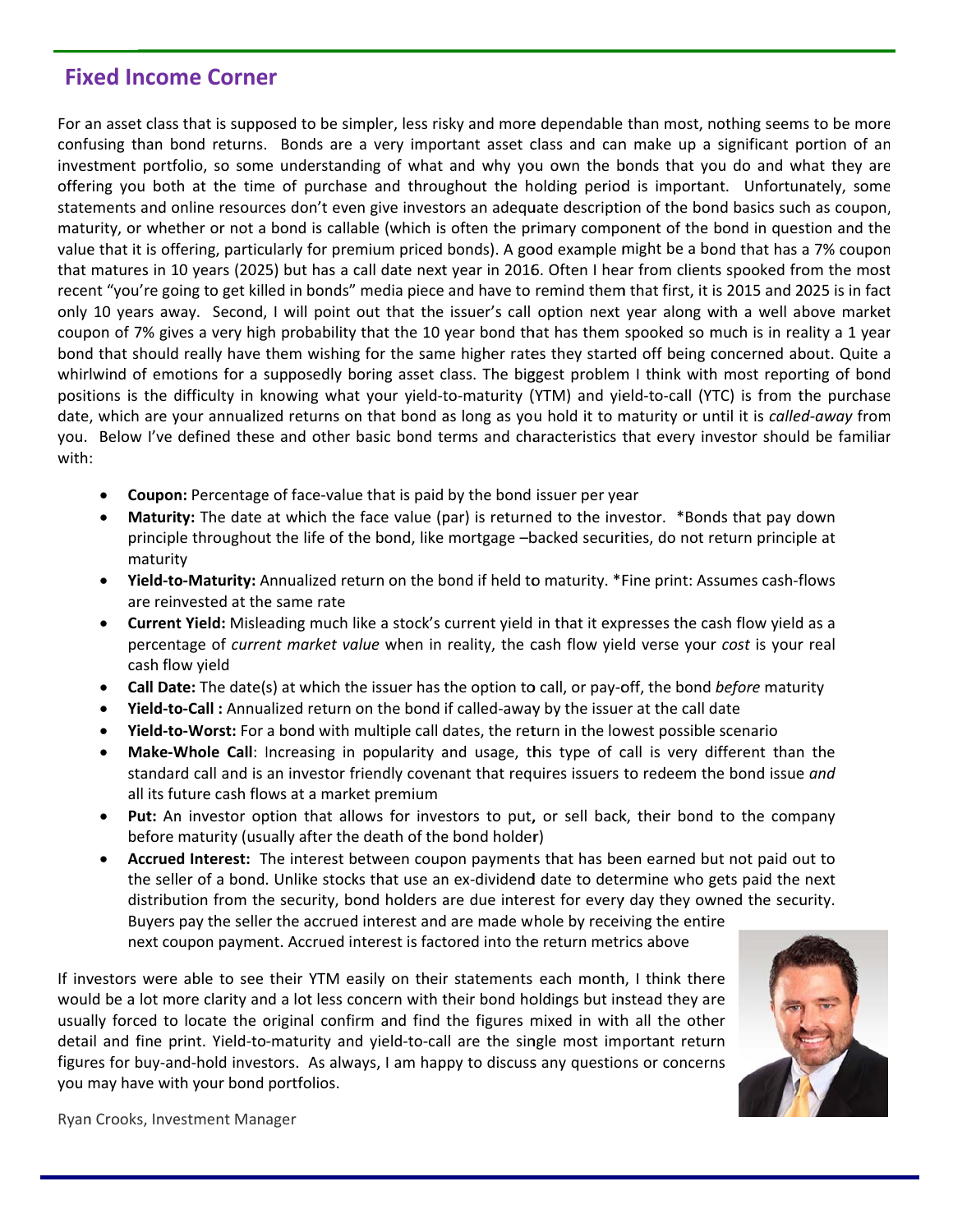# **Boeing - A Stock for the Next 20 Years**

As I look back at what dominated the headlines for the first half of 2015, the continuing economic crisis in Greece stands out to me. The debt crisis there began as fallout from the 2008 US bank crisis and the 'great recession.' At the time, Greece was already suffering from recurring recessions, structural weaknesses in the economy, and high debt-to-GDP. What happened next can be best described in this quote by Warren Buffett: "Only when the tide goes out do you discover who's been swimming naked." Essentially the country had built a mountain of debt and other obligations they could barely afford to keep up with. When the global recession hit, the country's debt-fueled economy was revealed to the rest of the world.



Since 2010, Greece has had access to funds through the European Central Bank and the International Monetary Fund, but recent events have led to those funds being cut off. There are some who believe that the hard line taken by the new leadership in Greece is moving them closer to wide sovereign default, while others believe that the austerity measures imposed by the European Commission are so draconian that Greece is being forced further into a recession that they can't possibly grow out of. I don't know which one of these is the truth. But what I do see is the potential for more sovereign failures, outside of Greece, as many economies trend towards slower growth and higher spending on entitlement programs.

When growth is hard to come by, sometimes you have to look at large demographic trends and determine if there are ways to capitalize on them. The Boeing Company is the world's largest aerospace company, a leading manufacturer of commercial plans, defense, space, and security systems. Because of the long-term nature of designing and building aircraft, and the expected growth of the global middle class, Peter Miller calls Boeing a 'stock for the next 20 years.'

In 2014 Boeing had total sales of \$90.8 billion, a five percent increase over the previous year. Free cash flow, which is available for dividends and stock repurchases, was a record \$6.6 billion. Based on these results, the Boeing board of directors increased the dividend by 25% in December of 2014, bought back \$1 billion of stock in the fourth quarter (that's about 1% of the outstanding shares), and authorized a \$12 billion stock buyback plan that should be executed over the next 2-3 years. Clearly the board believes that the company is in a strong financial position. The company ended the last fiscal year with \$13.1 billion in cash and marketable securities vs. \$9.1 billion of debt.

The Commercial Airplane segment accounts for 2/3 of the company's overall sales. They are the leading global commercial aircraft manufacturer, producing a family of jetliners designed to meet a variety of passenger and cargo needs. Most recently the company introduced the 777X, a wide-body jet which features a new composite wing, new engines, and folding wing-tips all designed to deliver greater efficiency and significant fuel savings. The 777X was launched on the heels of the smaller 787 Dreamliner, which uses much of the same fuel-efficient technologies and is so similar technologically to the 777X that they share a common 'type rating' for pilots, allowing qualified pilots to operate both aircraft. This segment also offers aviation services support, spare parts, training, and technical advice.

Here is where the Boeing story becomes more interesting for the long-term. Boeing expects its 162,000 employees to build and deliver 750 commercial aircraft in 2015. To put that into some context, there are currently about 20,000 passenger airplanes flying today. Based on population growth estimates and, more importantly, the growth in the global middle class, Boeing expects passenger air travel to increase at a rate of 4.9% annually for the next 20 years. That translates to a need for about 40,000 aircraft in 2035, effectively doubling the current fleet. During that time, many planes will be retired due to age or fuel inefficiency, and Boeing predicts that we'll need to produce more than 35,000 new aircraft over the coming two decades,



averaging over 1,750 per year, and translating to over \$5 trillion in sales. Boeing's customers must place orders well in advance of their needs, and tend to place large orders to take advantage of volume discounts. This has created a \$500 billion backlog of work, something that most companies would be envious of.

Boeing is entering its 100<sup>th</sup> year in business, and hopes to continue its long-term success story under the leadership of newly elected CEO Dennis Muilenburg, a 30-year veteran of the company who seems hand-picked by the popular outgoing CEO James McNerney. The company delivered 184 aircraft in the first three months of 2015 and bought back \$2.5 billion of stock. We look forward to the Q2 numbers coming out soon, but this really is a story for the next 20 years.

Mark Frombach, Chief Investment Officer